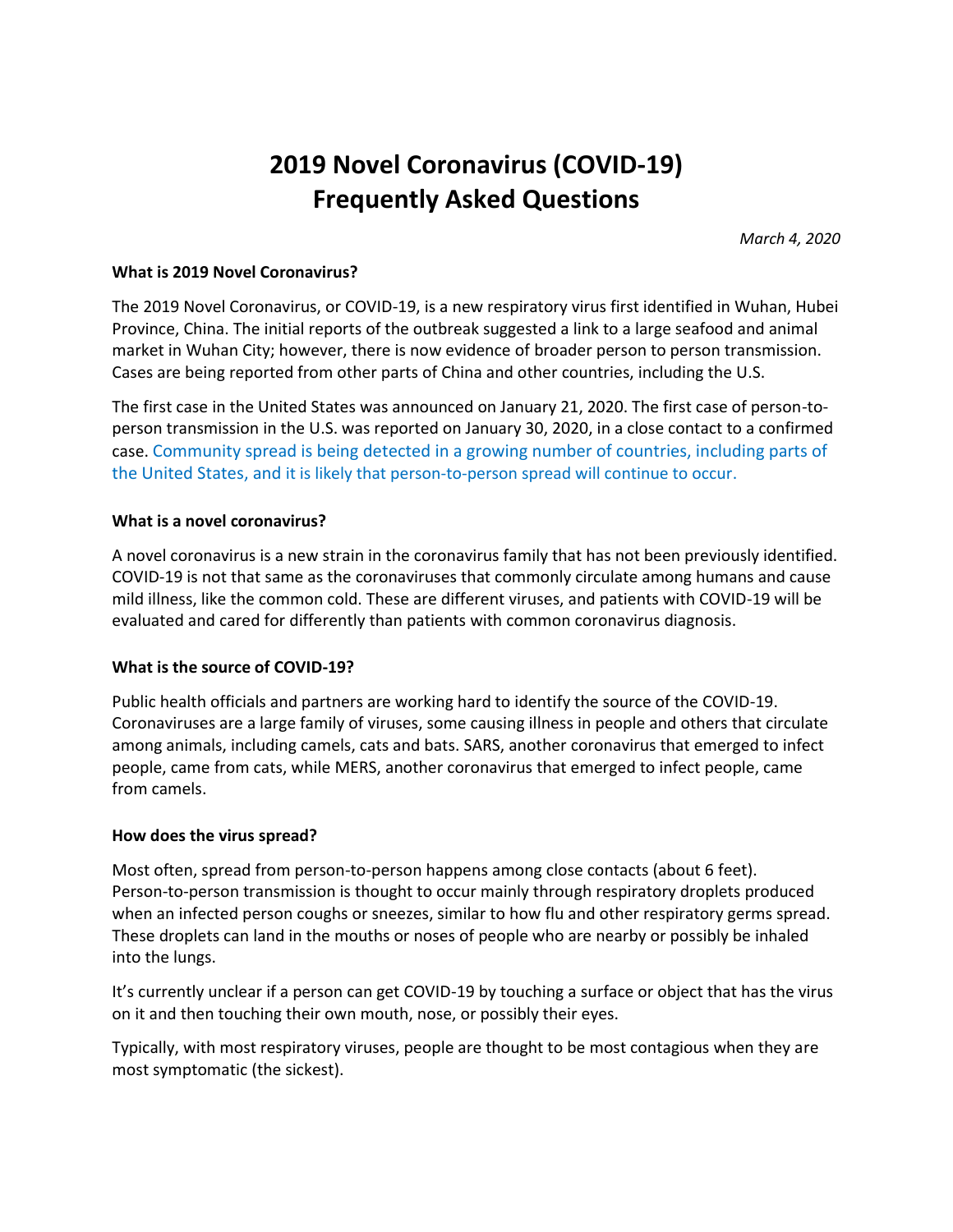## **Can someone who has had COVID-19 spread the illness to others?**

The virus that causes COVID-19 is spreading from person-to-person. Someone who is actively sick with COVID-19 can spread the illness to others. That is why the CDC recommends that these patients be isolated either in the hospital or at home (depending on how sick they are) until they are better and no longer pose a risk of infecting others.

# **What are the symptoms of COVID-19?**

Current symptoms reported for patients with COVID-19 have included mild to severe respiratory illness with fever, cough, and difficulty breathing. It can mimic flu symptoms including fatigue. COVID-19 differs from the flu because it is connected with travel to a country with widespread community transmission, or close contact with someone who test positive for COVID-19 in the last 14 days.

## **How can I help protect myself?**

There is currently no vaccine to prevent COVID-19. The best way to prevent infection is to avoid being exposed to this virus. However, as a reminder, the Mississippi State Department of Health (MSDH) recommends everyday preventive actions to help prevent the spread of respiratory viruses, including:

- Get a flu vaccination every year.
- Avoid close contact with people who are sick.
- Avoid touching your eyes, nose, and mouth with unwashed hands.
- Stay home when you are sick.
- Cover your cough or sneeze with a tissue, then throw the tissue in the trash.
- Clean and disinfect frequently touched objects and surfaces using a regular household cleaning spray or wipe.
- Wash your hands often with soap and water for at least 20 seconds, especially after going to the bathroom; before eating; and after blowing your nose, coughing, or sneezing.

## **Have there been cases of COVID-19 in Mississippi?**

No, there are currently no confirmed cases in Mississippi.

Currently, the risk of infection in Mississippi is low, but the MSDH continues to actively monitor the situation. Transmission of the virus is currently dependent on exposure, through direct travel to an affected country experiencing widespread community transmission (i.e. China, Iran, Italy, Japan or South Korea) within the past 14 days, or direct contact to someone with confirmed infection in the past 14 days.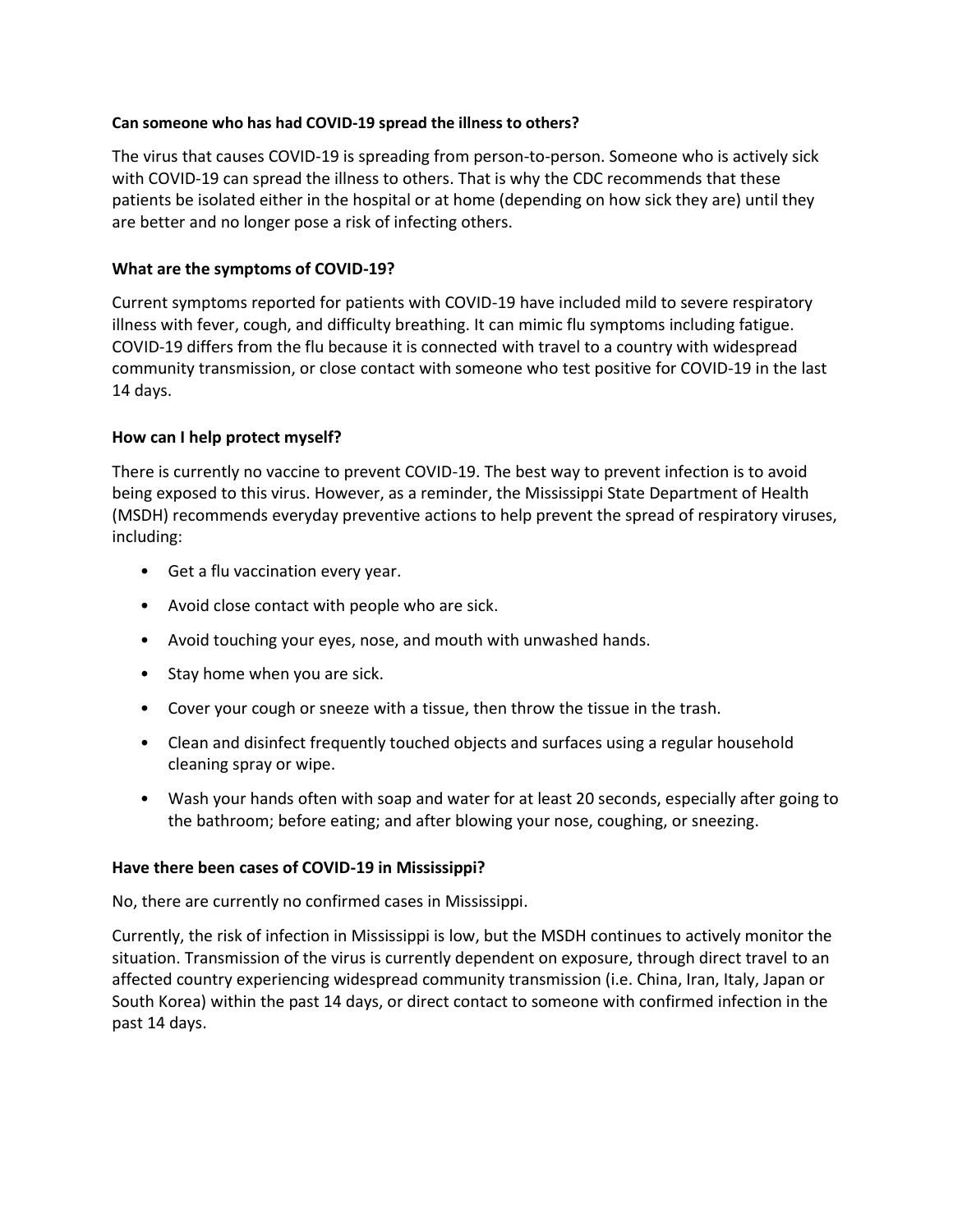# **What is Mississippi doing specifically to prepare for the spread of this virus?**

The MSDH is working diligently with healthcare providers throughout the state to monitor the situation. The CDC continues to notify MSDH of travelers with possible exposure or travel to areas of concern. Upon notification from the CDC, MSDH initiates active monitoring of these travelers as indicated.

Additionally, any monitored individual who begins to show symptoms will be evaluated at an appropriate healthcare facility.

MSDH is working with all healthcare providers in the state to keep them aware of this changing situation and the latest recommendations as they become available.

## **Should I be tested for COVID-19?**

If you develop a fever and symptoms of respiratory illness, such as cough or shortness of breath, **within 14 days after travel from an affected country with widespread community transmission (i.e. China, Iran, Italy, Japan, or South Korea),** you should call ahead to a healthcare professional and mention your recent travel.

If you develop a fever or symptoms of respiratory illness and have had **close contact with a laboratory-confirmed COVID-19 patient**, you should call ahead to a healthcare professional and mention your exposure to a COVID-19 patient.

Your healthcare provider will work directly with MSDH to determine whether you need to be tested for COVID-19 through the MSDH Public Health Laboratory.

## **Am I at risk for novel coronavirus from a package or products shipping from China?**

There is still a lot that is unknown about the newly emerged COVID-19 and how it spreads. In general, because these germs don't live long on surfaces, there is likely very low risk of spread from products or packaging that are shipped over a period of days or weeks at ambient temperatures.

Coronaviruses are generally thought to be spread most often by respiratory droplets.

Currently there is no evidence to support transmission of COVID-19 associated with imported goods and there have not been any cases of COVID-19 in the United States associated with imported goods.